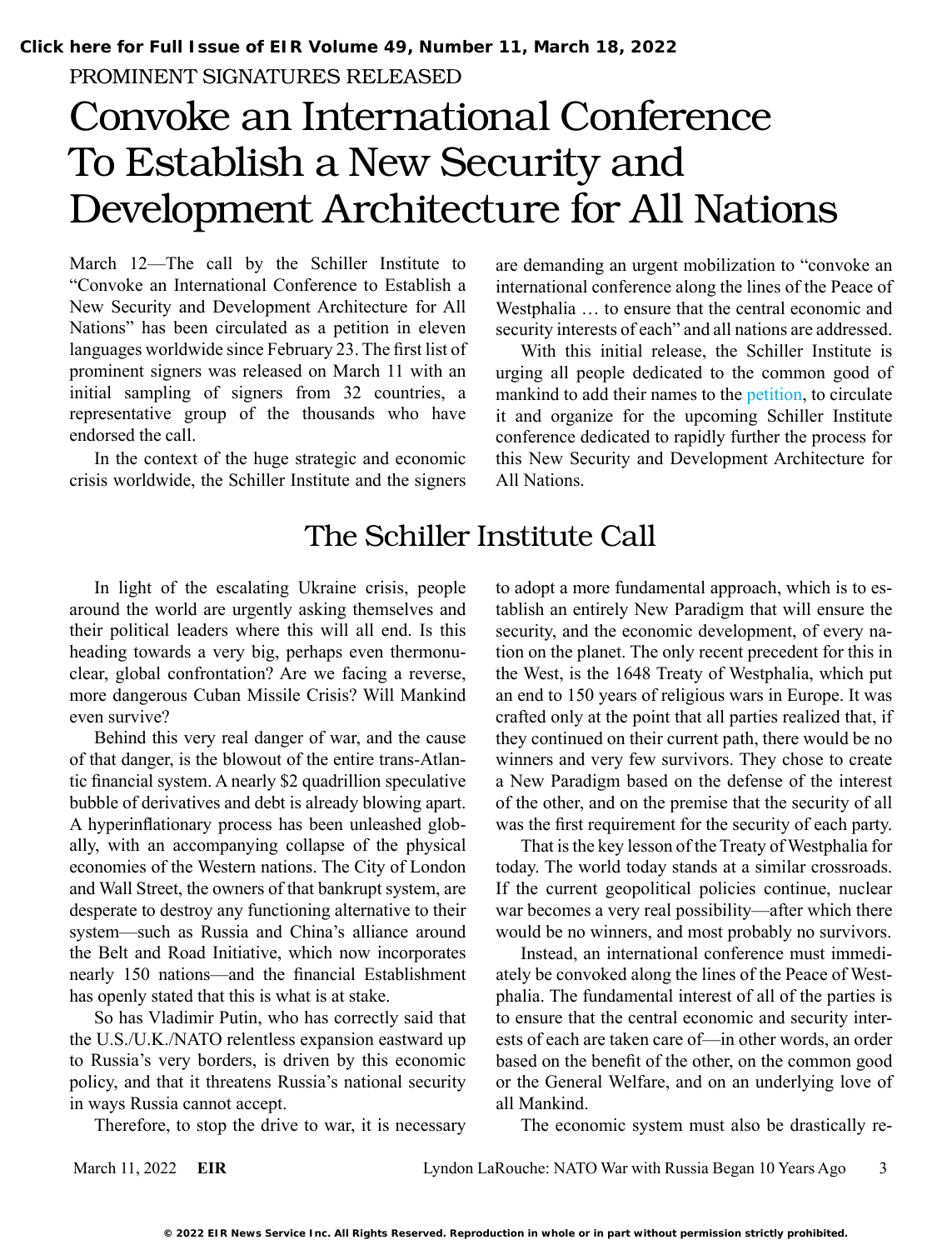shaped to express this outlook. The renowned American economist Lyndon LaRouche specified in great detail how such a system would work, based on what he called his Four Laws:

• The immediate re-enactment of the Glass–Steagall law instituted by U.S. President Franklin D. Roosevelt, without modification, as to principle of action. This means putting the entire speculative financial bubble through bankruptcy reorganization.

• A return to a system of top-down, and thoroughly defined, National Banking, as specified by the first Treasury Secretary of the U.S., Alexander Hamilton.

• The purpose of the use of such a Federal creditsystem is to generate high-productivity trends in improvements of employment; with the accompanying

## Prominent Signers

## **U.S. and Canada**

#### **United States**

Dr. Athar Abbasi, Major, U.S. Army (ret.) Jon Baker, Agricultural Bank Loan Officer James Benham, State President, Indiana Farmers Union; Board Member, National Farmers Union Fr. Lawrence Bernard, Order of Friars Minor (OFM) Mike Callicrate, Farm leader, Kansas/Colorado Marshall Carter-Tripp, Foreign Service Officer (ret.); former political science professor Victor Chang, U.S.-China Forum, Inc. Alan Covey, Political activist Joel Dejean, LaRouche Independent Candidate for U.S. Congress–38th District (Texas) Dr. Joycelyn Elders, Former U.S. Surgeon-General Frank Endres, Farm Leader, California Christopher Fogarty, Chair, Chicago Friends of Irish Freedom; Author of *Ireland 1845-1850: the Perfect Holocaust, and Who Kept it 'Perfect'* Graham Fuller, Former CIA Officer and Vice Chair of the National Intelligence Council Matthew Greiner, City Council, Keota, Iowa Dr. Bihong Guan, Chairman, World Association of Chinese Elites DeWayne Hopkins, Former two-term mayor, current at-large Councilman, Muscatine, Iowa James Jatras, Former U.S. Diplomat and Advisor to U.S. Senate Republican Leadership Dr. Ernest Johnson, President Emeritus, Louisiana NAACP; civil rights attorney

intention, to increase the physical-economic productivity, and the standard of living, of the persons and households.

• Adopt a fusion-driver "crash program" to promote the fundamental breakthroughs in science which unlimited economic growth and development require.

The Schiller Institute and its founder Helga Zepp-LaRouche issue this call to initiate the urgent international discussion that is needed to convoke such a conference, and stop the so-called "Doomsday Clock" before it strikes midnight. It is time for institutions and individuals from every nation to step forward and join the mobilization for an international conference to establish a new security and development architecture for all nations.

Wilbur Kehrli, National Board of Directors, American Blue Cattle

George Koo, Chairman, Burlingame Foundation; retired international business consultant

Keaten Mansfield, Center for Political Innovation, Chief of U.S. Staff

- Caleb Maupin, Founder and Director, Center for Political Innovation
- David Meiswinkle, Attorney and former President of the Lawyers' Committee for 9/11 Inquiry
- John OLoughlin, ScreamingOspreys.com
- Jeff Philbin, Nuclear Engineer, Technical Consultant, Independent Contractor

Sam Pitroda, Inventor and entrepreneur; Chairman, Indian Overseas Congress

- Earl Rasmussen, Executive Vice President, Eurasia Center
- Diane Sare, LaRouche Independent Candidate for U.S. Senate–New York
- Naser Shahalemi, Executive Director, End Afghan Starvation
- John Shanahan, Editor, website: allaboutenergy.net
- Barbara Suhrstedt, International concert pianist
- Everett Suttle, Opera singer
- Qasim Tarin, Chairman, Afghan Business Network; Chairman, QTarin Foundation
- Bruce Todd, Former Independent candidate for NJ Lt. Governor; Retired Millwright, Local 715
- Mohammad Ashraf Toor, MD, Chairman, Pakistani American Congress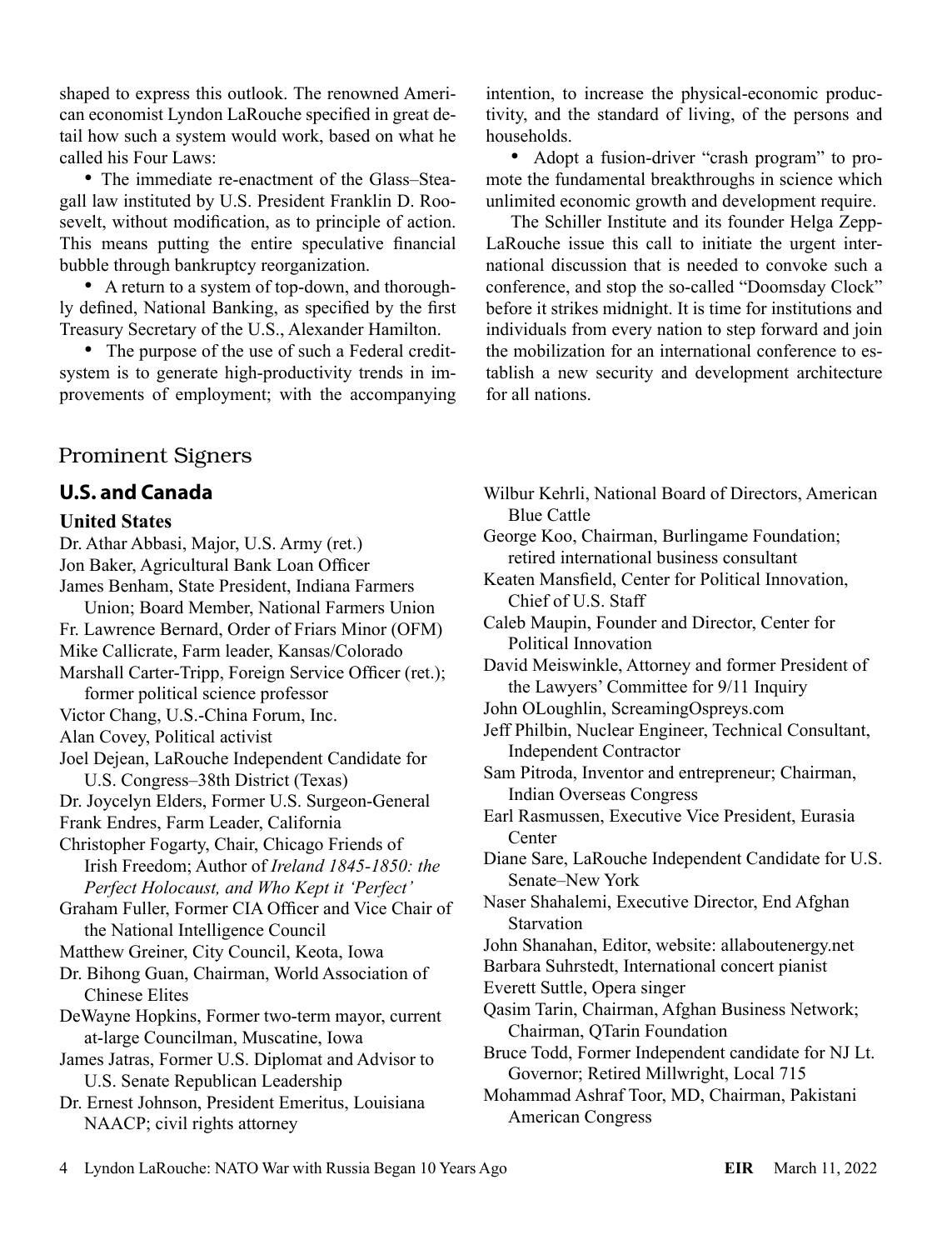Bob Van Hee, Redwood County Commissioner, Minnesota

Zaher Wahab, Professor Emeritus of Education, former Advisor to the Afghanistan Ministry of Higher Education

Alan Waltar, Retired Professor and Head, Dept. of Nuclear Engineering, Texas A&M University; Past President, American Nuclear Society

#### **Canada**

Julian Fell, Biologist; Co-Director Area F, Regional Government of Nanaimo, British Columbia

Faisal Huda, CEO, BUNA Capital Inc.

Bill MacPherson, Past President, Applied Science Technologists and Technicians of British Columbia

John Stone, MChE, Member, Association of Professional Engineers, Geologists and Geophysicists of Alberta

## **Europe**

## **Belgium**

Frans Vandenbosch, Author of *Statecraft and Society in China*

## **Denmark**

Tom Gillesberg, Director, Schiller Institute, Denmark; former parliamentary candidate

Jelena Nielsen, Director, Russian-Danish Dialogue

Jens Jørgen Nielsen, Former Moscow correspondent, Danish daily *Politiken*; Author of books about Russia and Ukraine; a leader of Russian-Danish Dialogue

Thomas Vissing, Director of a China-Nordic trading company

Dr. Li Xing, Professor of Development and International Relations, Department of Politics and Society, Aalborg University

## **Donetsk People's Republic**

Russell "Texas" Bentley, Journalist; Former Vice President, Donbass Humanitarian Aid

## **France**

Jacques Cheminade, President, *Solidarité et Progrès*, former presidential candidate

Alain Corvez, Col. (ret.), International strategy advisor; former advisor to the Commanding General of the United Nations Interim Force in Lebanon (UNIFIL)

Ali Ratsbeen, President, *Academie Géopolitique de Paris*

## **Germany**

Dr. jur. Wolfgang Bittner, Author

Ole Doering, Professor, Hunan Normal University; Associate Professor, Department for Global Health, Peking University; Privatdozent, KIT

Harald Koch, Former Member of the German Parliament

Rainer Sandau, Technical Director, Satellites and Space Applications, International Academy of Astronautics (IAA)

Prof. Wilfried Schreiber, Senior Research Fellow for International Policy in Potsdam

Helga Zepp-LaRouche, Founder and Chairwoman, Schiller Institute

## **Greece**

Leonidas Chrysanthopoulos, Ambassador ad Honorem; Secretary General, Black Sea Economic Cooperation Organization (BSEC), 2006-2012

George Tsobanoglou, Professor of Sociology, University of the Aegean

## **Italy**

Mario Agostinelli, Chairman, *Fondazione Energia Felice*

Pino Arlacchi, Former Director, United Nations Drug Control Program; Professor of Sociology, University of Sassari

Prof. Bruno Brandimarte, Professor of Electronic Measurement, Rome

Nino Galloni, Economist

Liliana Gorini, Chairwoman of Movisol (*Movimento Internazionale per i Diritti Civili Solidarietà*)

Luca La Bella, Journalist, Database Italy

Gianmarco Landi, Journalist, Database Italy, *Comitato per la Repubblica*

Prof. Fabio Massimo Parenti, Associate Professor of International Studies, CFAU, Beijing

Vincenzo Romanello, Nuclear Engineer; Founder of *Atomi per la Pace* (Atoms for Peace), Lecce, Italy

Alessia Ruggeri, Spokeswoman of *Comitato per la Repubblica*, Rome, Italy

Gaetano Santoro, *Comitato per la Repubblica*

## **Monaco**

Aleksandar Krainer, Author, *Grand Deception: The Truth about Bill Browder, the Magnitsky Act and Anti-Russian Sanctions*; financial consultant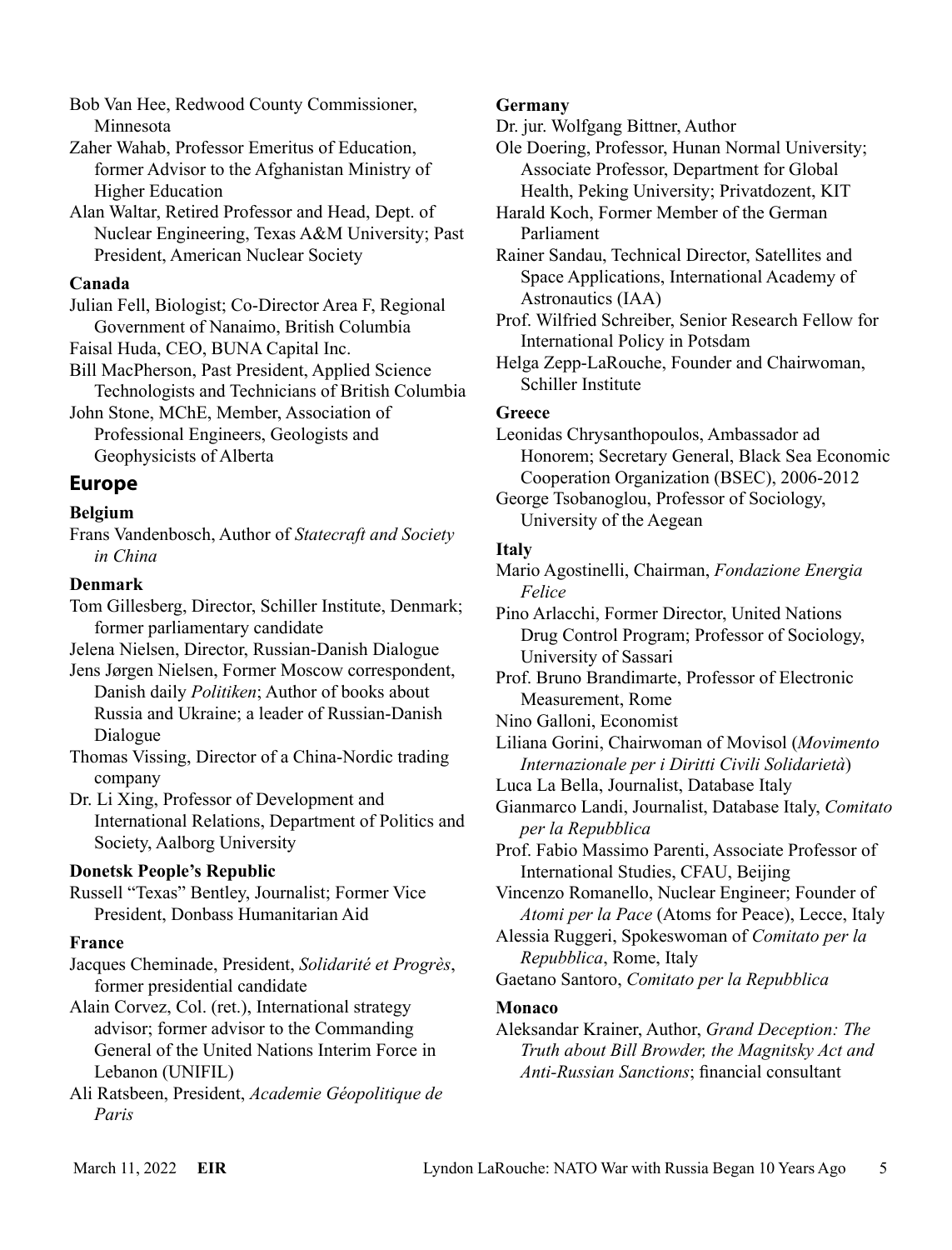#### **Netherlands**

Guus Berkhout, Professor-Emeritus Geophysics; President of CLINTEL

#### **Norway**

Thore Vestby, Former mayor and MP; Cofounder, ICHI Foundation

#### **Serbia**

Prof. Blagoje Babić, Serbian Academy of Economic **Sciences** 

#### **Spain**

Juan José Torres Núñez, Free-lance journalist; Poet

#### **Sweden**

Hussein Askary, Southwest Asia Coordinator, Schiller Institute

Kjell Lundqvist, Chairman, European Labor Party Ulf Sandmark, Chairman, Schiller Institute, Sweden

#### **United Kingdom**

Mike Robinson, Editor, *The UK Column*

## **Ibero-America/Caribbean**

#### **Argentina**

Enrique Juan Box, Media personality Luis Bragagnolo, Peronist leader; Veterinarian Roberto Fritzsche, Professor, Department of Economic Sciences, University of Buenos Aires Rubén Darío Guzzetti, Professor, Argentine Institute of Geopolitical Studies

Juan Francisco Numa Soto, Constitutional Attorney Carlos Perez Galindo, Attorney at Law

Alejandro Yaya, Vice President, Civilian Institute of Space Technology

#### **Bolivia**

Edwin De la Fuente Jeria, Former Commander in Chief of the Bolivian Armed Forces

Max Ibañez, Former Secretary of Grievance Resolution, National Federation of Electrical, Telephone and Water Workers of Bolivia

Sandra Marca Uscamayta, Integration Coordinator for the Peasant, Indigenous and Native Economic Organizations of Bolivia

#### **Brazil**

Jairo Dias Carvalho, Professor, Philosophy of Technology, Federal University of Uberlândia Igor Maquieira, Biologist; member of CLINTEL

#### **Colombia**

Mario Guillermo Acosta Alarcon, Scientist and author; General Director of CIFRA (Space Lab City)

Ross Carvajal, Journalist

Everardo Hernandez Pardo, Trade union leader

Alba Luz Pinilla, Vice-President of DIGNIDAD Political Movement

Pedro Rubio, President, Association of Officials of the General Accounting Office of the Republic

#### **Dominican Republic**

Ramon Emilio Concepcion, Attorney at Law; Presidential Pre-candidate for the PRM party (2020)

Ramon Gross, Post-graduate Professor, Catholic University of Santo Domingo

Dante Ortiz Nunez, Historian; Professor of History, Autonomous University of Santo Domingo

Domingo Reyes, Former Professor of Economics, Ph.D. in Higher Education

Rafael Reyes Jerez, TV producer, "Face to Face" and "Economics and Politics" on Channel 69 *Teleradioamérica*

#### **Haiti**

Jhonny Estor, Founder, Renaissance-Haiti

Dr. Garnel Michel, Physician and author; his book *Bak Lakay* calls on the diaspora to return and help rebuild Haiti

#### **Mexico**

Edith Cabrera, Founder and Director, "Coalition #24F Life and Liberty for Julian Assange"

Oscar Ramon Castro Valdez, General Director, *Dossier Político* internet publication

Daniel Estulin, Publicist

Simon Levy, Founder, Cátedra México-China, National Autonomous University of Mexico (UNAM)

Enrique Lopez Ochoa, Surgeon; Professor of Angiology, UNISON School of Medicine

Daniel Marmolejo, Investigative journalist, winner of the 2019 National Journalism Award

Marino Montoya Contreras, Journalist for *El Centinela* and *LGM News*

Francisco Quezada, Mathematician; Professor, Department of Sciences and Humanities, National Autonomous University of Mexico (UNAM)